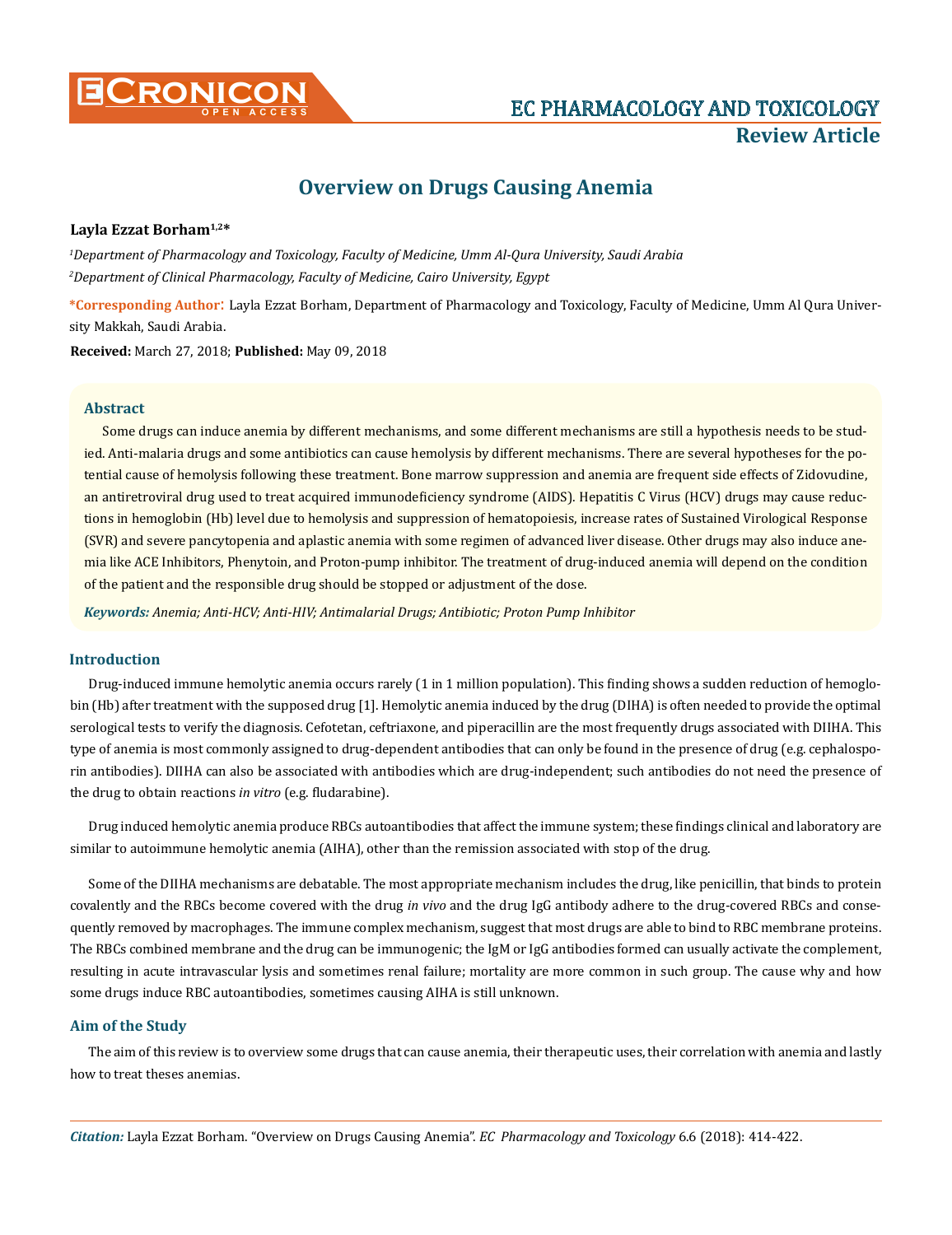#### **Drugs Causing Anemia**

#### **Anti-Malarial Drugs**

## **Sulfadoxine-Pyrimethamine, Chlorproguanil-dapsone (CD), Mefloquine (MQ)**

#### **Therapeutic uses**

It's a part of intermittent propable treatment of Malaria in Infants. Preventive intermittent treatment in infants is a complete therapeutic program of antimalarial medicine given to infants through routine immunization, regardless of whether the child is infected with malaria [1].

#### **Correlation with anemia**

It has been linked to hemolysis in symptomatic Glucose-6-phosphate dehydrogenase deficient (G6PDd) children. Few studies have explored the effects of G6PD status on hemolysis in children treated with intermittent preventive treatment in infants (IPTi) antimalarial regimens

## **Artemisinin-Based Combination (ACTs)**

#### **Therapeutic uses**

Derivatives of Artemisinin are the main antimalarial treatment, both for simple and severe malaria. Artemisinin has rapid onset of action, good tolerability, and safety [2].

The artemisinin class of antimalarials following the spread of drug resistance in Plasmodium Falciparum isolates to previously used first-line drugs. Artemisinin were demonstrated to show unparalleled rapid parasite clearance, excellent tolerability, and were assumed to be exceptionally safe in the treatment of malaria [2]. Due to a high rate of recrudescence when used as monotherapy, the use of artemisinin has been recommended in combination with partner drugs for the treatment of uncomplicated malaria, in the form of Artemisinin combination therapies (ACT). Artesunate, artemether, and dihydroartemisinin became the most widely employed oral artemisinin derivatives used in ACT.

The intravenous administration of artesunate - a water-soluble artemisinin derivative readily hydrolyzed to the active metabolite dihydroartemisinin - was demonstrated to lead to improved survival rates compared to standard quinine therapy for severe P. Falciparum malaria.

#### **Correlation with anemia**

Hemolysis associated with the use of Artemisinin derivatives was therefore defined as the onset of hemolysis evidenced by a decrease in hemoglobin and an increase in lactate dehydrogenase (LDH) after the complete clearance of asexual parasitemia from peripheral blood [3]. The onset and duration of hemolysis after the administration of Artemisinin derivatives was categorized into the two main patterns of 'delayed' and 'persistent' hemolysis, two distinct patterns of hemolysis after the use of Artemisinin therapy have been described and classified. These encompass a delayed onset and a persistent pattern of hemolysis ('Delayed hemolysis' was defined as the occurrence of a decrease in haemoglobin associated with low haptoglobin or increased LDH at > 7 days following the initiation of Artemisinin treatment 'Persistent hemolysis' was defined as continuing hemolysis starting from or around day 7 of Artemisinin treatment and persisting beyond day 9% of the total patient population suffering from severe malaria and treated with Artemisinin derivatives required blood transfusions late hemolysis. late onset hemolysis has predominantly been described after the use of intravenous Artesunate. Increased reticulocyte counts during hemolysis contradict the hypothesis of direct bone marrow suppression by artemisinin drug [4].

#### **Intravenous Artesunate**

#### **Therapeutic uses**

The treatment of uncomplicated Plasmodium Falciparum malaria [5].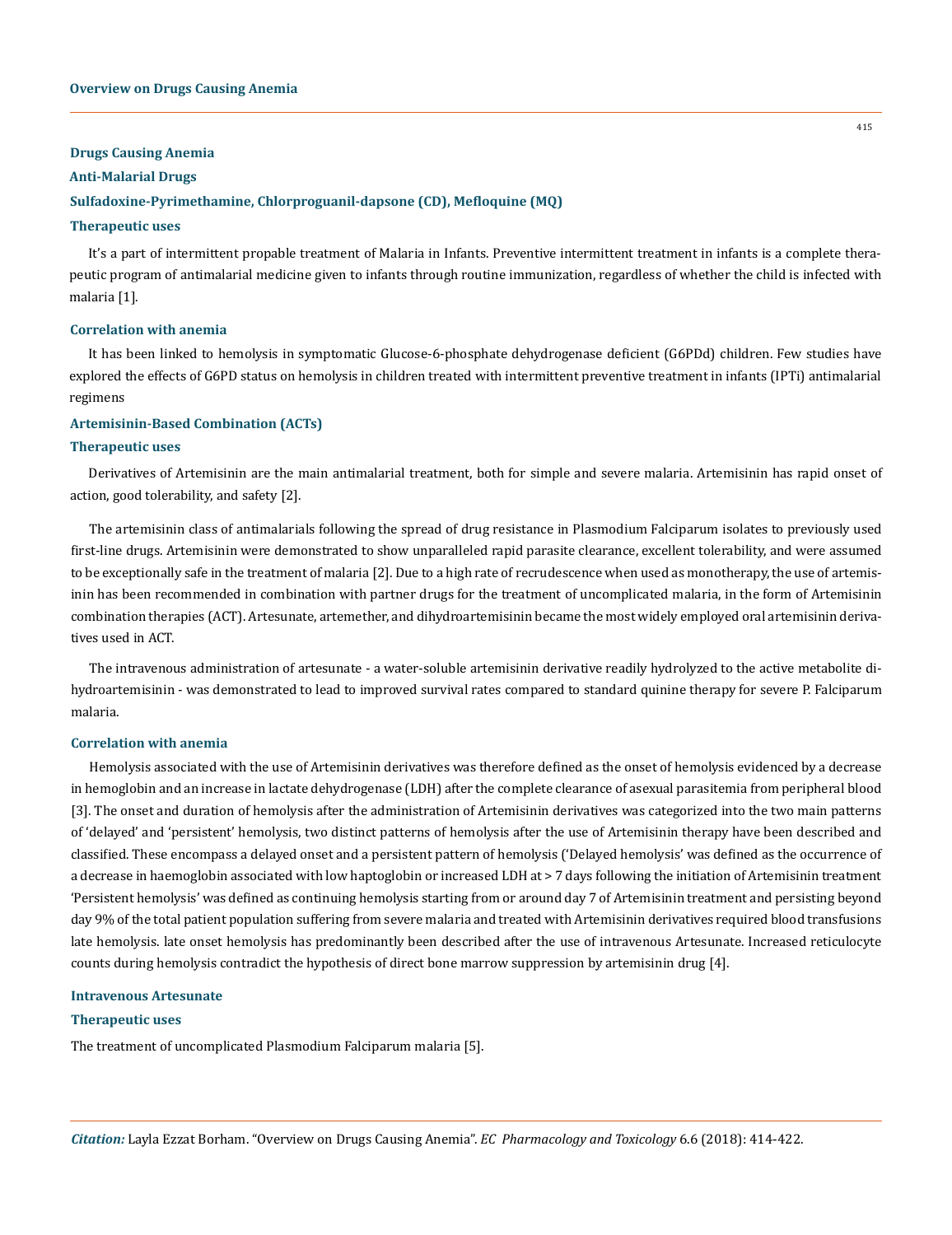#### **Correlation with anemia**

It kills young circulating ring stage parasites before they sequester in the microcirculation, could explain the delayed hemolysis. This mechanism explains the rapid action of Artesunate [6]. Most of the killed ring stage parasites are cleared rapidly by the spleen by 'pitting' of erythrocytes whereby the dead parasite is removed from within the erythrocyte. These 'once infected' erythrocytes are returned to the circulation but they have a reduced lifespan of about 7 - 15 days. The delayed destruction of 'once infected' erythrocytes correspond with the time course of post-treatment delayed anemia seen clinically.

## **Oral Artemether and Lumefantrine**

#### **Therapeutic uses**

The combination of Artemether and Lumefantrine is used to treat certain kinds of malaria. Artemether and Lumefantrine are not used for malaria prevention. It works by killing the organisms that cause malaria [7].

#### **Correlation with anemia**

They kill all erythrocytic stages of malaria parasites, including the ring stages and early schizonts which causing hemolytic anemia [8].

#### **How to treat the anemia**

Hemolytic anemia treatments include blood transfusion, medications, plasmapheresis, surgery, blood and marrow stem cell transplantation, and change the lifestyle. Patients with mild hemolytic anemia no treatment is needed, as long as the condition doesn't worsen. Severe hemolytic anemia can be fatal if it's not treated properly.

### **Hepatitis C Virus (HCV) drugs**

#### **Ribavirin (RBV)**

## **Therapeutic uses**

Ribavirin (RBV) is an antiviral nucleoside analog commonly used in combination with interferon for the treatment of chronic hepatitis C [9].

#### **Correlation with anemia**

Anemia is likely related to extensive RBV accumulation in erythrocytes subsequent to active unidirectional transmembrane transport. Toxicity of RBV is through the inhibition of intracellular energy metabolism and oxidative membrane damage, leading to an enhanced extravascular hemolysis by the reticuloendothelial system [10]. On the other hand, pronounced variability in the correlation between RBV concentration and Hb reduction limits the prediction of anemia based on plasma or erythrocyte concentrations in individual patients and points towards additional factors determining individual susceptibility to RBV-induced anemia. Recent studies suggest that erythrocyte oxidative defense mechanisms may play an important role in RBV-induced anemia.

## **Treatment of the anemia**

Determination of RBV concentrations has little value in the management of anemia. The only proven effective prevention of RBVinduced anemia is the concomitant administration of erythropoietin. Future research on RBV pharmacokinetics as well as erythrocyte antioxidant defense mechanisms, may improve safety and efficacy of RBV therapy and guide the development of new treatments for RBVinduced anemia and alternative antiviral agents [11].

## **Telaprevir**

#### **Therapeutic uses**

Telaprevir is the first direct-acting antivirals approved for chronic hepatitis C in combination with peg-interferon alfa and Ribavirin. Pancytopenia due to myelotoxicity caused by these drugs may occur.

#### **Correlation with anemia**

Severe pancytopenia and especially aplastic anemia, are not rare during triple therapy with Telaprevir in patients with the advanced liver disease. Close monitoring is imperative in this setting to promptly detect serious hematological disorders and to prevent further complications [12]. Addition of the new directly acting antivirals (DAAs), Telaprevir clearly improved sustained virological response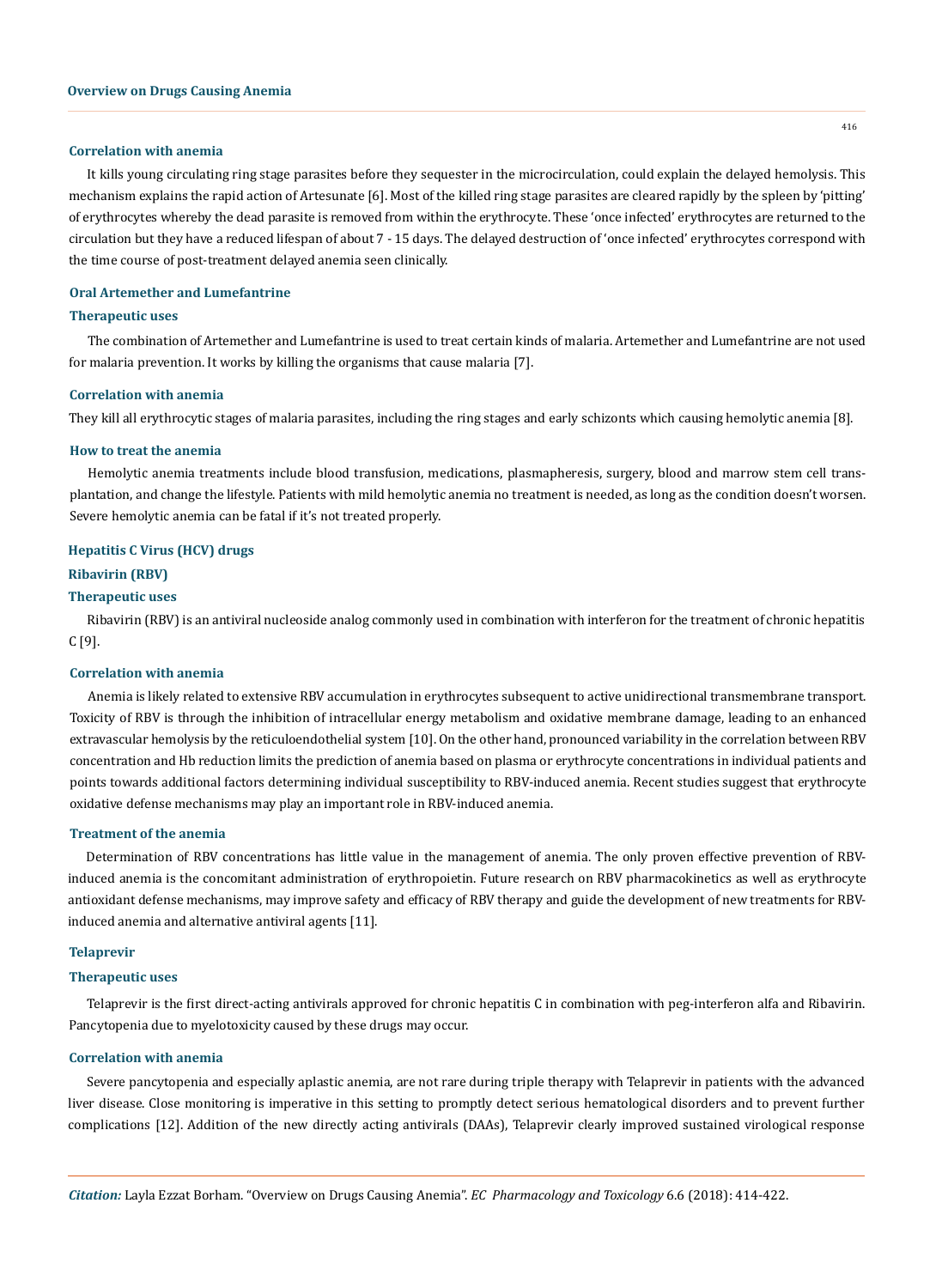(SVR) rates in patients with chronic hepatitis C. However, also increased the risk of serious adverse events (SAEs). One of the most common adverse events associated with triple therapy compared to standard peg-interferon and Ribavirin (PR) regimens is anemia. Interferon-related bone marrow suppression and Ribavirin related hemolytic anemia are common and may lead to dose-reduction, especially in patients with baseline cytopenia. Interferon results in bone marrow suppression and Ribavirin lead to hemolysis, while PIs may cause direct bone marrow toxicity (as suggested in a few reports in the setting of HIV infection in patients with portal hypertension or advanced cirrhosis. Finally, the risk of hematological abnormalities could also be influenced by genetic factors.

Overall incidence of severe aplastic anemia is low, as it is estimated to occur in only 2 - 4 million people per year. Antibiotics, antiinflammatory drugs, and anticonvulsants are among the currently licensed drugs which have been associated with aplastic anemia [13].

#### **Treatment of the anemia**

Early discontinuation of antiviral therapy after AA diagnosis. Supportive care with Granulocyte-colony stimulating factor (G-CSF) and blood and platelet transfusions was administered. One patient received cyclosporine [14].

#### **Human immunodeficiency virus (HIV) antiretroviral drugs**

#### **Zidovudine**

## **Therapeutic uses**

Zidovudine is a reverse transcriptase inhibitor antiretroviral drug used to treat Human Immunodeficiency Virus (HIV). The combination with other Antiretroviral drugs has greater effect in decreasing HIV replication and elevating CD4 cells count [15].

#### **Correlation with anemia**

All types of blood cells are produced in the bone marrow; a drug that damages the bone marrow can cause shortages in all of these cells. Bone marrow suppression and anemia are frequent side effects of Zidovudine, an antiretroviral drug used to treat acquired immunodeficiency syndrome (AIDS) [19].

#### **Treatment of the anemia**

Conservative management of hematologic toxicity includes dosage reduction or cessation of therapy, diagnosis and treatment of chronic debilitating diseases, and supportive care, such as blood transfusions [16]. New investigational agents, including hematopoietic growth factors, are being studied to combat the toxicities associated with Zidovudine. The efficacy of these agents has yet to be established. Recent advances in drug efficacy at reduced dosage and in combination therapy promise to permit the use of Zidovudine with markedly reduced toxicity [17].

## **Antibiotics causing anemia**

## **Penicillin**

#### **Therapeutic uses**

It is an antibiotic that kills susceptible bacteria by specifically inhibiting the trans-peptidase that catalyze the final step in cell wall biosynthesis, the cross-linking of peptidoglycan [18].

Penicillin G is also used as a prophylaxis of recurrent rheumatic fever [19].

#### **Correlation with anemia**

The development of immune hemolytic anemia in patients receiving parenteral penicillin depends on Two factors: first, the coating of the patient's red cells with penicillin and second, the ability of the patient to synthesize large amounts of IgG penicillin antibody. The former will occur in most patients receiving 15 mega units a day or more [22].

**Immune reaction:** The antigen is a hapten-protein complex formed by penicillin combined covalently with proteins both on the red cell membrane and in the serum. The penicillin can react with red cell protein direct, possibly through the B-lactam ring. Penicillininduced hemolytic anemia does not seem to occur in patients receiving low doses of penicillin [22].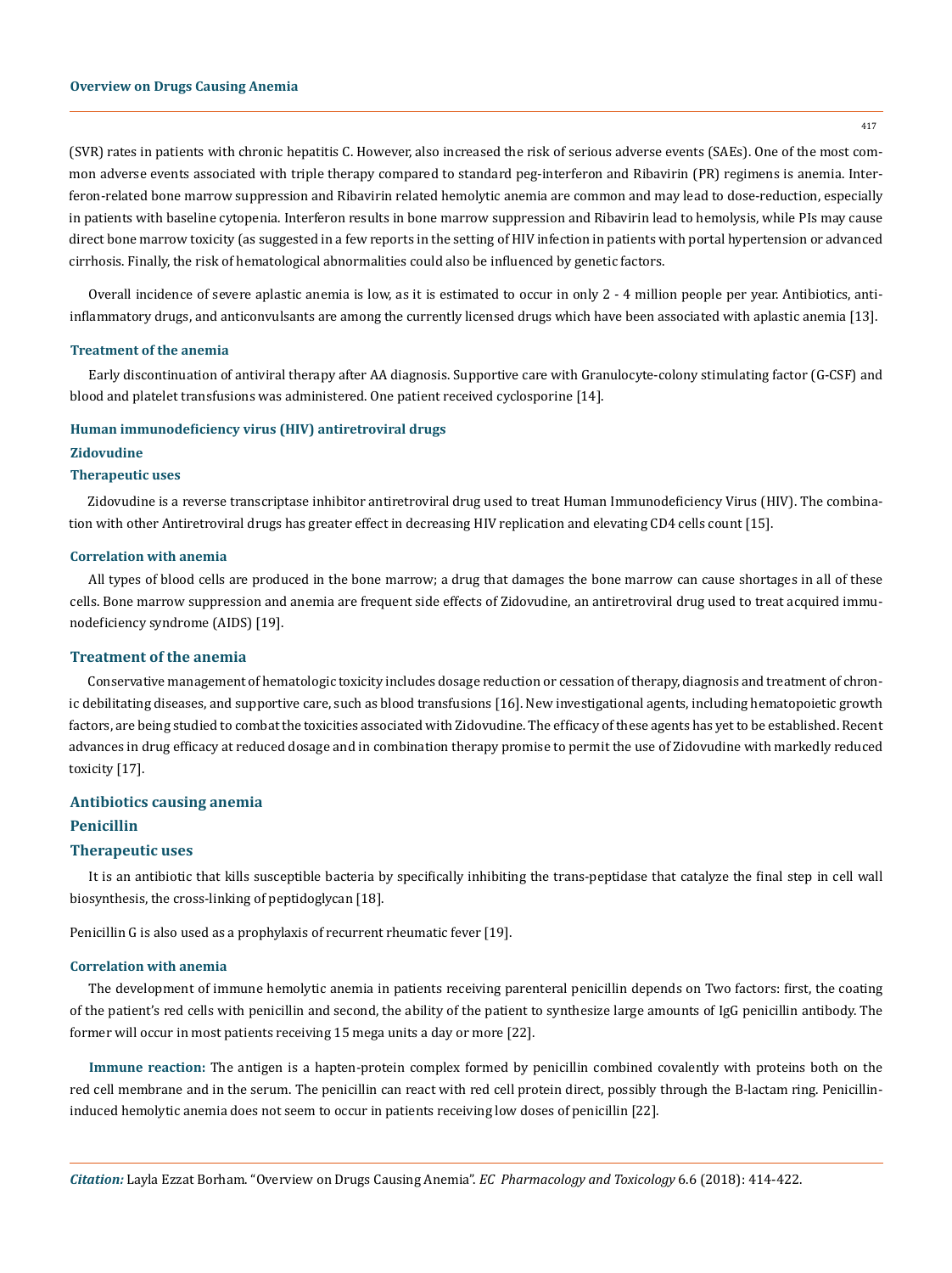#### **Treatment of this anemia**

The hemolysis will be ceased on stopping the drug, severe hemolysis requires blood transfusion. There is no reported beneficial effect from the corticosteroid [20].

#### **Cephalosporin**

#### **Therapeutic uses**

Cephalosporins have an important role in the treatment of infectious diseases. The third-generation cephalosporins have enhanced activity against gram-negative bacilli, as well as most other enteric organisms plus Serratia Marcescens [21]. Ceftriaxone is sometimes given before surgery to prevent infections that may develop after the operation [21].

#### **Correlation with anemia**

Cephalosporins are known to interact with the RBC membrane without causing hemolysis by modifying it and causing non-immunologic protein adsorption [22]. First generation Cephalosporins are thought to cause hemolysis by IgG adsorbing to the RBC membrane and activating complements which leads to hemolysis. Ceftriaxone appears to have a slightly different mechanism through an immunecomplex reaction in which IgM antibodies are directed against Ceftriaxone and cause erythrocyte destruction through complement activation [22,23].

## **Treatment of this anemia**

Stop the drug, and if the hemolysis is severe, immediate transfusion of RBCs is indicated. Corticosteroids can also be used to induce remission of antibody production, but this therapy has limited effect. Treatment with corticosteroids for severe warm-reactive autoimmune-hemolytic anemia include intravenous Methylprednisolone [23]. Plasmapheresis and intravenous immunoglobulin dosed at 1 gram per kilogram were also used successfully in one case. Intravenous immunoglobulin is a potent inhibitor of the reticuloendothelial system and therefore is thought to rid the body of the Ceftriaxone induced antibodies on RBCs.

#### **Ethambutol**

## **Therapeutic uses**

Ethambutol is an antimycobacterial agent that is most commonly used in combination with other drugs in the treatment of tuberculosis. It is also used as part of a combination regimen in the therapy of Mycobacterium Avium complex (MAC) infections in patients with or without concomitant infection with human immunodeficiency virus (HIV) [24].

#### **Correlation with anemia**

Immunohaematological analysis confirmed diagnosis of drug-induced autoimmune hemolytic anemia (AIHA) induced by the presence of immunoglobulin G (G1) þ complement. At least four mechanisms may individually or collectively cause drug-induced immunehemolytic anemia: self-absorption, modification of the membrane, immune complex, and immune system changes. It is thought that this immune complex (drug-antibody þ drug) may bind to red cells or activate complements that bind to red cells. For this reason, the RBCs will be 'innocent spectators' [25].

### **Treatment of this anemia**

Stopping the drug that is causing the problem may relieve or control the symptoms. It may need to take prednisone to suppress the immune response against the red blood cells. Special blood transfusions may be needed to treat severe symptoms [23].

#### **Other drugs**

#### **ACE Inhibitors**

#### **Therapeutic uses**

The antihypertensive drugs Angiotensin-Converting Enzyme inhibitors (ACEIs) and Angiotensin Receptor Blockers (ARBs) are in wide use for treatment of hypertension [25]. This is due to their renoprotective and cardioprotective effects in patients with compelling diseases like diabetes mellitus (DM) and congestive heart failure (CHF) [26].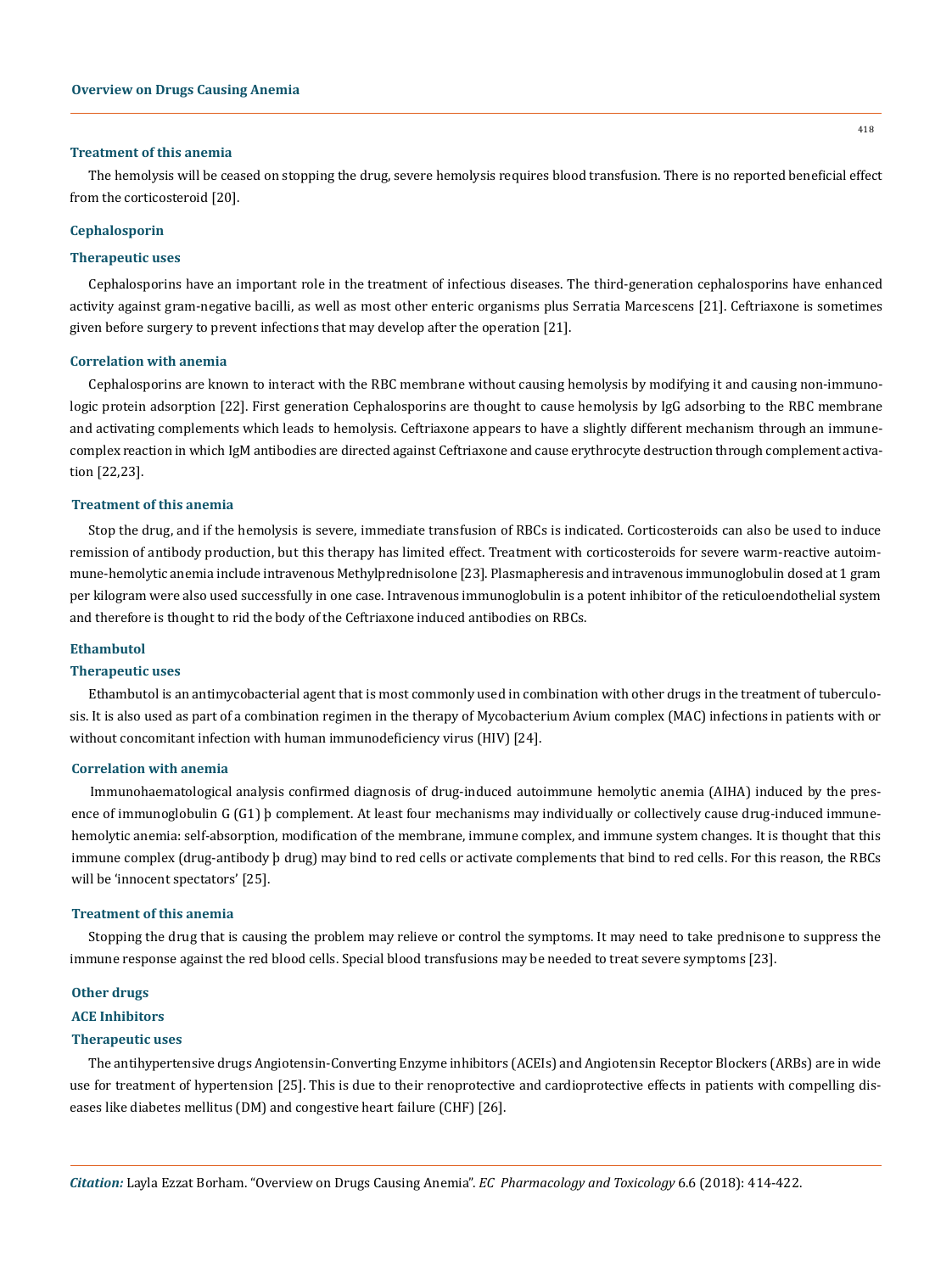419

In clinical practice, ACEI/ARB drugs are used for many purposes, from prevention of proteinuria and progression to renal failure in diabetic patients, and as first-line treatment of hypertensive patients with concurrent CHF and DM, to decrease the progression of heart failure and enhance survival in CHF patients [26]. It was found that the use of ACEIs was associated with a decrease in Hgb levels, while the use of ARBs was not [27].

## **Correlation with anemia**

ACEIs and ARBs mechanism of action and their effects on hemoglobin level is not well understood. ACEIs may interfere with the production of erythropoietin (EPO) [27]. ACEI related decrease in hemoglobin may affect the modulation of multiple factors interacting with erythroid marrow progenitors [26]. There is an association documented between ACEI treatments, decrease in Hgb and suppression of EPO production.

Angiotensin II increases proliferation of early erythroid progenitors but no effect on the progenitors of other cell lines and ARB completely abolishes this effect. These observations focus on a possible inhibitory effect of these drugs on bone marrow.

#### **Phenytoin**

#### **Therapeutic uses**

It reduces seizures by blocking voltage-gated channels ( $Na^*$  or  $Ca^{2*}$ ), interfering with excitatory glutamate transmission and enhancing inhibitory γ-aminobutyric acid (GABA)-ergic impulses. Some antiepilepsy drugs have multiple effects within the CNS, whereas the mechanism of action for some agents is poorly defined. Anti-epilepsy drugs suppress seizures but do not "cure" or "prevent" epilepsy [28].

#### **Correlation with anemia**

One of the hypotheses suggested that phenytoin elevates the pH of the small intestine and inhibits the intestinal conjugate activity impairing the intestinal absorption of floats. Other hypotheses involves direct competition between folate and phenytoin for uptake sites, inhibition of folate inter-converting enzymes, increased catabolism of floats and induction of folate catabolic enzymes and inhibition of central appetite centers by phenytoin thereby leading to decreased tissue folate concentrations [29].

## **Treatment of the anemia**

The teratogenic effects of anticonvulsant drugs are explained by the decreased blood folate levels and have been to be prevented with folic acid supplementation during the peri-conceptional period. However, folate supplementation in phenytoin-treated patients, as in phenytoin-treated pregnant epileptic patients to prevent the risk of neural tube defects and other common teratogenic effects of anticonvulsant drugs, is also not considered to be safe because of the risk of precipitation of seizures in an otherwise stabilized epileptic patients [33]. There is also accumulating evidence that folic acid supplementation in peri-conceptional period might prevent other major birth defects including congenital heart disease, oro-facial clefts, and anomalies of the urinary tract. However, this is still controversial since there are also studies that do not show any correlation between folate fortification and the incidence of these birth defects [30].

#### **Proton-pump inhibitor**

#### **Therapeutic uses**

- 1. Gastroesophageal reflux disease.
- 2. Peptic ulcer disease.
- 3. Non-ulcer dyspepsia.
- 4. Prevention of stress-related mucosal bleeding.
- 5. Gastrinoma and other hypersecretory conditions [31].

#### **Correlation with anemia**

Acid suppression is of interest as a potential primary risk factor for iron deficiency, as a contributing risk factor and as an impediment to iron-replacement therapy [31].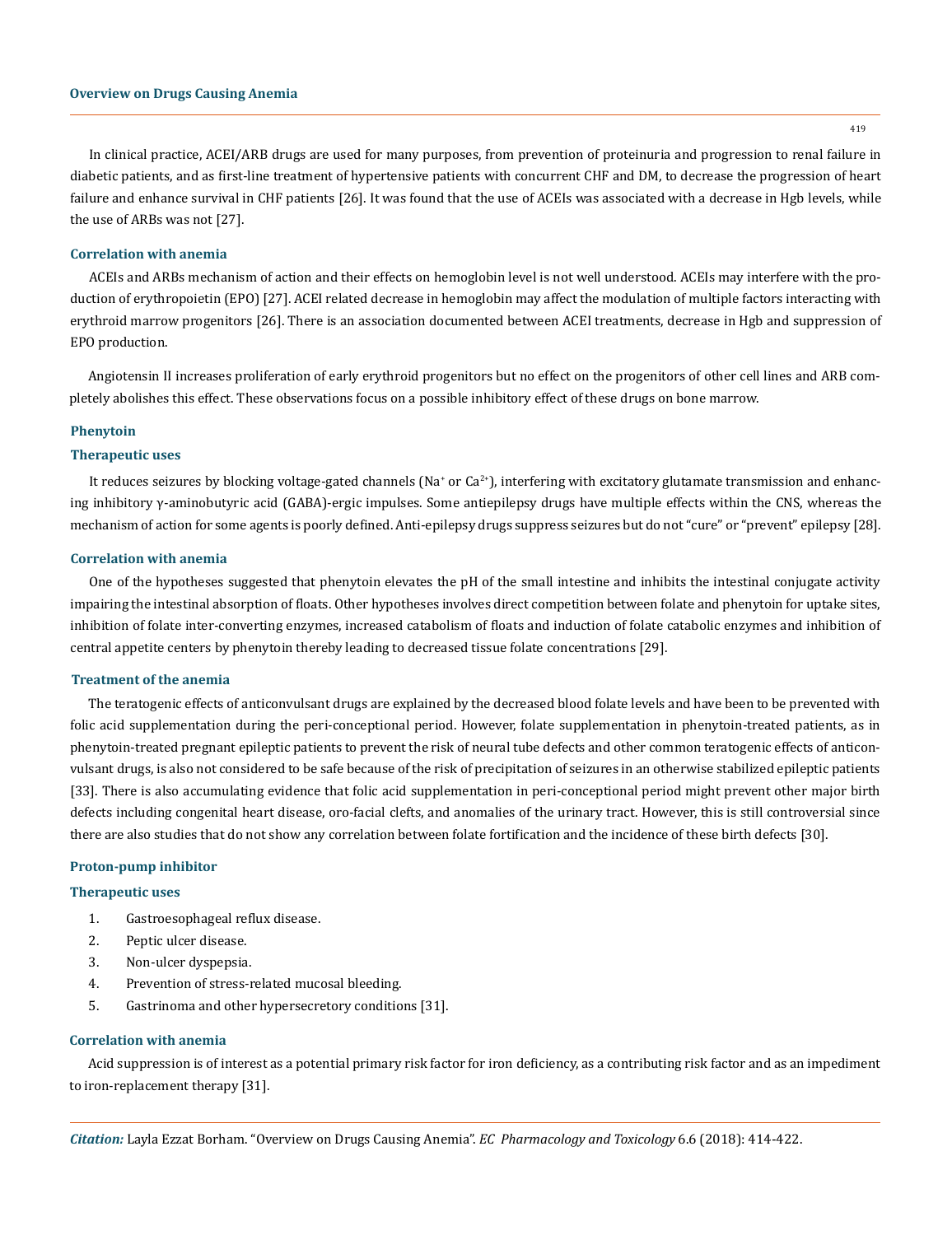420

Metabolism of iron *in vivo* is controlled by the hepcidinferroportin axis [32]. Iron absorption decreases when Hepcidin production is enhanced [32]. On the contrary, when Hepcidin production is decreased, such as patients with liver damage, the iron absorption rate rises inappropriately. Hence, even when iron absorption is inhibited by PPIs, the Hepcidin-Ferroportin system provides negative feedback, thereby enhancing iron absorption. Therefore, patients with iron-deficiency anemia caused by PPI use may have a problem somewhere in the Hepcidin-Ferroportin system.

#### **Treatment of the anemia**

In anemias caused by malabsorption, intravenous iron administration is recommended. Follow up of treated patients should be done regularly to evaluate the therapeutic response. Blood samples should be taken on a regular basis to check CBC, reticulocyte count as well as liver function test, serum iron, ferritin and transferrin saturation. Therapy should be stopped if any abnormality is seen in any of these parameters [33].

### **Conclusion**

Drug-induced immune hemolytic anemia (DIIHA) is a rare condition that occurs primarily as a result of drug-induced antibodies and the diagnosis of DIIHA is often difficult because of the similarities with autoimmune hemolytic anemia and the inconstant sensitivity of immunologic tests that sometimes required repetitive assessment. A possible signal was detected for peginterferon alfa-2a, ribavirin and flu vaccine in the occurrence of autoimmune hemolytic anemia.

Patients with HIV are at risk of both primary and secondary hematological disorders. Many cases were reported of patients with HIV and cryptococcal meningitis who developed severe hemolytic anemia, thrombocytopenia, renal failure and lactic acidosis while on treatment with amphotericin B and co-trimoxazole.

Levels of Hb are reduced during the first year of use of ACEIs and to a lesser extent with use of ARBs. This association is dose dependent and is not explained by patient adherence.

High proportion of cardiovascular, particularly surgical patients with ischemic and valvular heart disease utilized proton pump inhibitor in prolonged courses. Prolonged courses of PPIs were connected with existence and worsening of red blood count indexes, older age, and lesser weight of patients and underutilization of cardioprotective drugs.

#### **Acknowledgement**

I thank fourth-year medical students, Faculty of Medicine, Umm Al-Qura University, Saudi Arabia for their great effort in helping to write this article.

Razan Alosaimi, Atheer Bazaid, Afaf Alabdali, Malak Aldahasi, Noura Almalki, Rawan Alhuthali, Raghad Barnawi, Reem Hafiz, Samia Badea, Adeeba Nageeb, Aisha Alrhmani, Alaa Alghamdi, Asalah Alsrouji, Asma Alsolami, Bodor Alfalati, Bshair Yosef, Dalia Felemban, Ghaliah Thiga, Huda Azhari, Johara Alnafie, Lama Alsaedi, Lina Alsehly, Maha Alhuthali, Mariam Andijani, Maysaa Albarakati, Nojoud Ali, Nora Khayat, Ozuf Alzahrani, Rahma Algethmi, Ruba Mandora, Summar Alsulami, Wala Takrooni, Wajd Benjabi.

## **Bibliography**

- 1. Poirot E., *et al*[. "Risks of Hemolysis in Glucose-6-Phosphate Dehydrogenase Deficient Infants Exposed to Chlorproguanil-Dapsone,](https://www.ncbi.nlm.nih.gov/pubmed/26599634)  [Mefloquine and Sulfadoxine-Pyrimethamine as Part of Intermittent Presumptive Treatment of Malaria in Infants".](https://www.ncbi.nlm.nih.gov/pubmed/26599634) *PLoS ONE* 10.11 [\(2015\): e0142414.](https://www.ncbi.nlm.nih.gov/pubmed/26599634)
- 2. Sinclair D., *et al*[. "Artemisinin-based combination therapy for treating uncomplicated malaria".](https://www.ncbi.nlm.nih.gov/pubmed/19588433) *Cochrane Database of Systematic Reviews* [3 \(2009\): CD007483.](https://www.ncbi.nlm.nih.gov/pubmed/19588433)
- 3. Rolling T., *et al*[. "Post-treatment haemolysis in severe imported malaria after intravenous artesunate: case report of three patients](https://www.ncbi.nlm.nih.gov/pubmed/22594446)  [with hyperparasitaemia".](https://www.ncbi.nlm.nih.gov/pubmed/22594446) *Malaria Journal* 11 (2012): 169.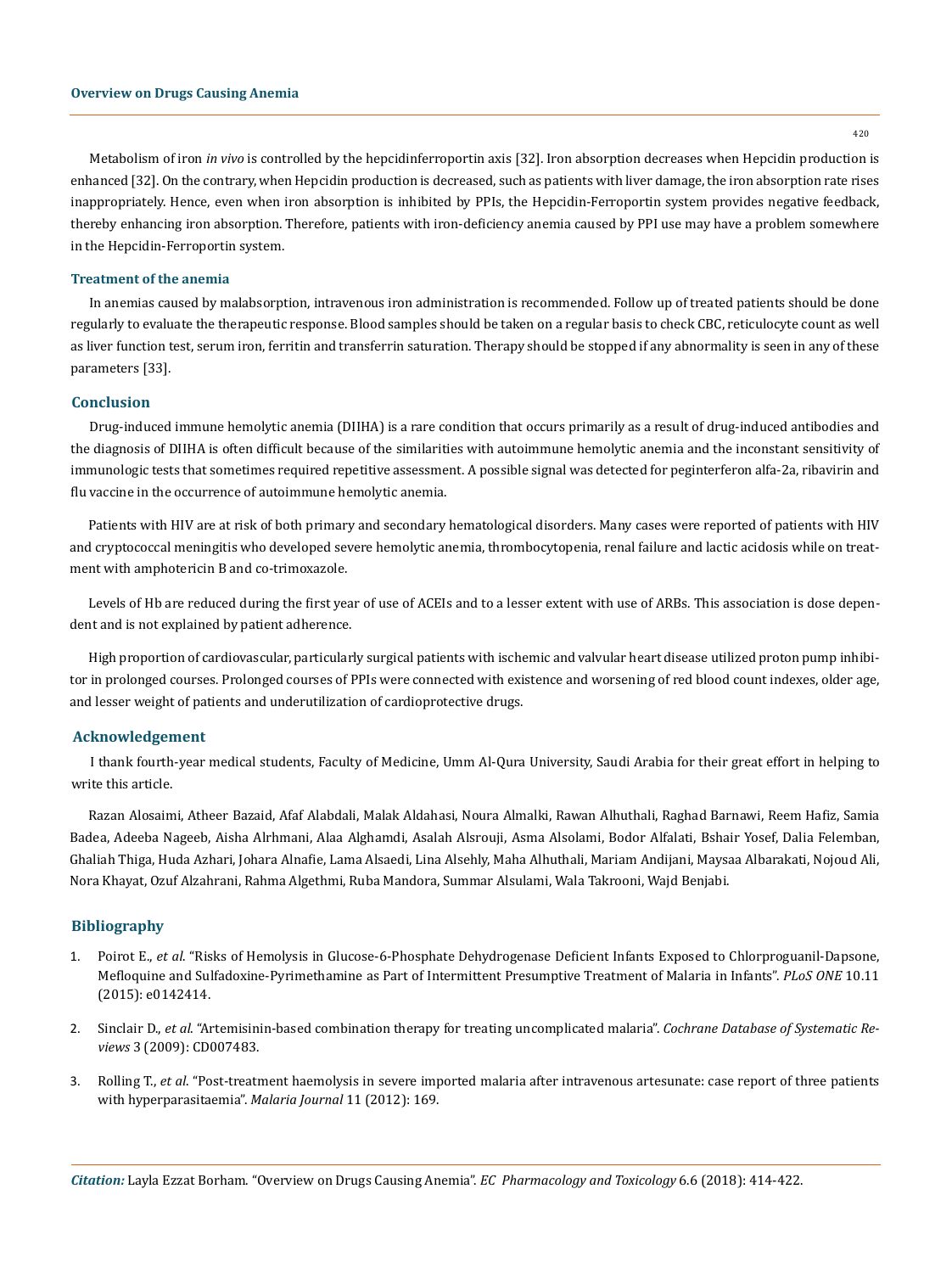- 4. Rehman K., *et al*[. "Haemolysis associated with the treatment of malaria with artemisinin derivatives: a systematic review of current](https://www.ncbi.nlm.nih.gov/pubmed/25448338)  evidence". *[International Journal of Infectious Diseases](https://www.ncbi.nlm.nih.gov/pubmed/25448338)* 29 (2014): 268-273.
- 5. Sowunmi A., *et al*[. "Anaemia following Artemisinin-Based Combination Treatments of Uncomplicated Plasmodium falciparum Ma](https://www.ncbi.nlm.nih.gov/pubmed/28448988)[laria in Children: Temporal Patterns of Haematocrit and the Use of Uncomplicated Hyperparasitaemia as a Model for Evaluating](https://www.ncbi.nlm.nih.gov/pubmed/28448988)  [Late-Appearing Anaemia".](https://www.ncbi.nlm.nih.gov/pubmed/28448988) *Chemotherapy* 62.4 (2017): 231-238.
- 6. Ndour PA., *et al*[. "Measuring the Plasmodium falciparum HRP2 protein in blood from artesunate-treated malaria patients predicts](http://stm.sciencemag.org/content/9/397/eaaf9377)  [post-artesunate delayed hemolysis".](http://stm.sciencemag.org/content/9/397/eaaf9377) *Science Translational Medicine* 9.397 (2017): eaaf9377.
- 7. White NJ., *et al*[. "Clinical Pharmacokinetics and Pharmacodynamics of Artemether-Lumefantrine".](https://www.ncbi.nlm.nih.gov/pubmed/10496300) *Clinical Pharmacokinetics* 37.2 [\(1999\): 105-125.](https://www.ncbi.nlm.nih.gov/pubmed/10496300)
- 8. [Wernsdorfer WH. "Coartemether \(artemether and lumefantrine\): an oral antimalarial drug".](https://www.ncbi.nlm.nih.gov/pubmed/15482185) *Expert Review of Anti-infective Therapy* [2.2 \(2004\): 181-196.](https://www.ncbi.nlm.nih.gov/pubmed/15482185)
- 9. Stefan R., *et al*[. "Ribavirin-Induced Anemia: Mechanisms, Risk Factors and Related Targets for Future Research".](https://www.ncbi.nlm.nih.gov/pubmed/17168855) *Current Medicinal Chemistry* [13.27 \(2006\): 3351-3357.](https://www.ncbi.nlm.nih.gov/pubmed/17168855)
- 10. [Soota K and Maliakkal B. "Ribavirin induced hemolysis: A novel mechanism of action against chronic hepatitis C virus infection".](https://www.ncbi.nlm.nih.gov/pmc/articles/PMC4239506/)  *[World Journal of Gastroenterology: WJG](https://www.ncbi.nlm.nih.gov/pmc/articles/PMC4239506/)* 20.43 (2014): 16184-16190.
- 11. Poordad F., *et al*[. "Effects of Ribavirin Dose Reduction vs Erythropoietin for Boceprevir-Related Anemia in Patients With Chronic](https://www.ncbi.nlm.nih.gov/pubmed/23924660)  [Hepatitis C Virus Genotype 1 Infection Randomized Trial".](https://www.ncbi.nlm.nih.gov/pubmed/23924660) *Gastroenterology* 145.5 (2014): 1035-1044.e5.
- 12. Lens S., *et al*[. "Aplastic anemia and severe pancytopenia during treatment with peg-interferon, ribavirin and telaprevir for chronic](https://www.ncbi.nlm.nih.gov/pubmed/25954117)  hepatitis C". *[World Journal of Gastroenterology: WJG](https://www.ncbi.nlm.nih.gov/pubmed/25954117)* 21.17 (2015): 5421-5426.
- 13. Marsh JCW., *et al*[. "Guidelines for the diagnosis and management of aplastic anaemia".](https://www.ncbi.nlm.nih.gov/pubmed/19673883) *British Journal of Haematology* 147.1 (2009): [43-70.](https://www.ncbi.nlm.nih.gov/pubmed/19673883)
- 14. [De Zern AE and Brodsky RA. "Clinical management of aplastic anemia".](https://www.ncbi.nlm.nih.gov/pmc/articles/PMC3138728/) *Expert Review of Hematology* 4.2 (2011): 221-230.
- 15. Staszewski S., *et al*[. "Efavirenz plus Zidovudine and Lamivudine, Efavirenz plus Indinavir, and Indinavir plus Zidovudine and Lamivu](https://www.ncbi.nlm.nih.gov/pubmed/10601505)[dine in the Treatment of HIV-1 Infection in Adults".](https://www.ncbi.nlm.nih.gov/pubmed/10601505) *New England Journal of Medicine* 341.25 (1999): 1865-1873.
- 16. Fischl M., *et al*[. "Recombinant Human Erythropoietin for Patients with AIDS Treated with Zidovudine".](https://www.ncbi.nlm.nih.gov/pubmed/2186273) *New England Journal of Medicine* [322.21 \(1990\): 1488-1493.](https://www.ncbi.nlm.nih.gov/pubmed/2186273)
- 17. [Brogan KL and Zell SC. "Hematologic toxicity of zidovudine in HIV-infected patients".](https://www.ncbi.nlm.nih.gov/pubmed/1692180) *American Family Physician* 41.5 (1990): 1521- [1528.](https://www.ncbi.nlm.nih.gov/pubmed/1692180)
- 18. Yocum RR., *et al*[. "The mechanism of action of penicillin. Penicillin acylates the active site of Bacillus stearothermophilus D-alanine](https://www.ncbi.nlm.nih.gov/pubmed/7372662)  carboxypeptidase". *[Journal of Biological Chemistry](https://www.ncbi.nlm.nih.gov/pubmed/7372662)* 255.9 (1980): 3977-3986.
- 19. Diehl AM., *et al*[. "Long-acting repository penicillin in prophylaxis of recurrent rheumatic fever".](https://www.ncbi.nlm.nih.gov/pubmed/13183765) *Journal of the American Medical Association* [155.17 \(1954\): 1466-1470.](https://www.ncbi.nlm.nih.gov/pubmed/13183765)
- 20. White JM., *et al*[. "Penicillin induced Haemolytic Anaemia".](https://www.ncbi.nlm.nih.gov/pmc/articles/PMC1989488/) *British Medical Journal* 3.5609 (1968): 26-29.
- 21. [Paterson DL and Bonomo RA. "Extended-spectrum β-lactamases: a clinical update".](https://www.ncbi.nlm.nih.gov/pubmed/16223952) *Clinical Microbiology Reviews* 18.4 (2005): 657- [686.](https://www.ncbi.nlm.nih.gov/pubmed/16223952)